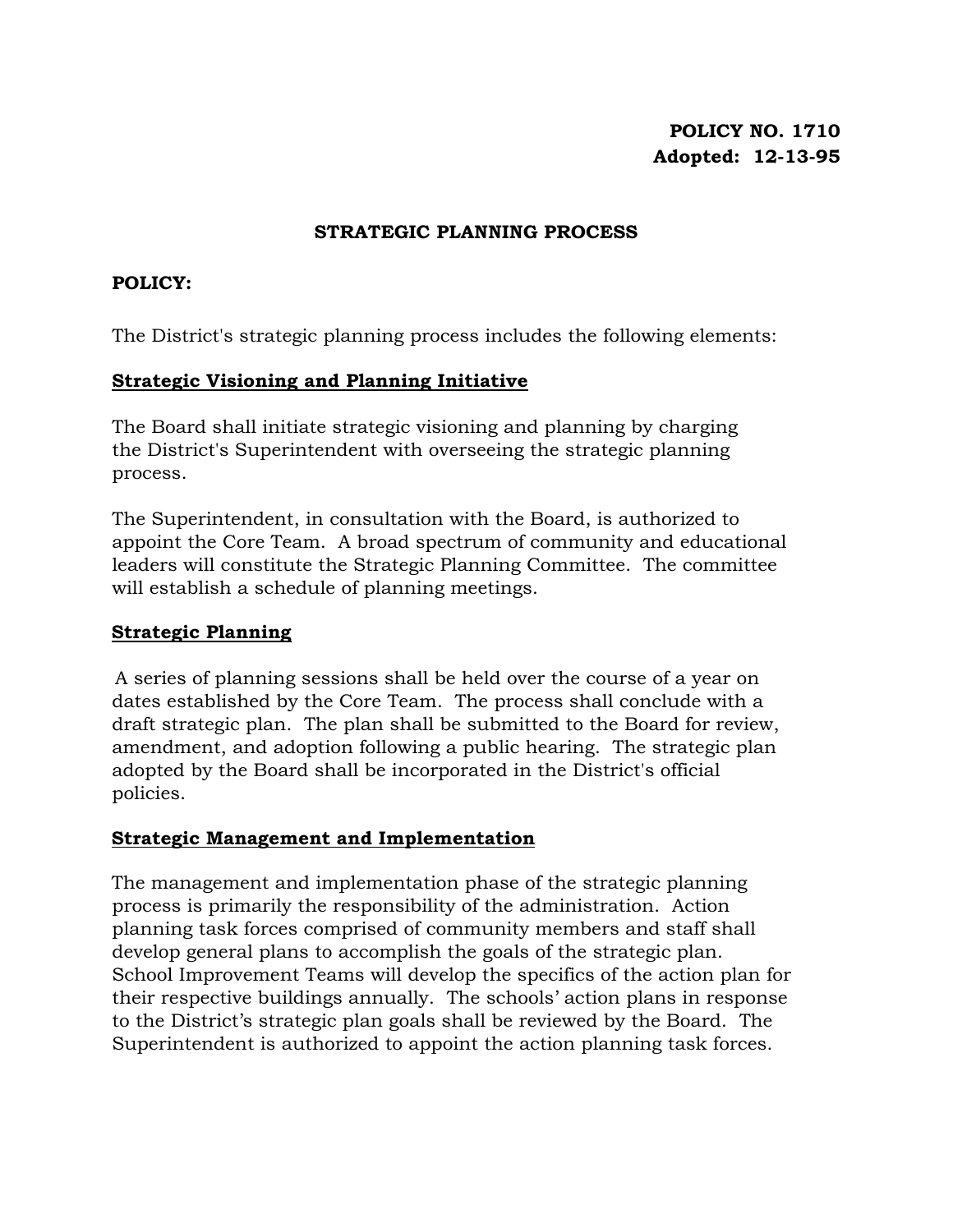# **Assessment**

Annually the administration shall reconvene to assess the District's progress in implementing the strategic plan. At that time the Superintendent shall develop a report to the Board reviewing the District's progress and shortcomings in implementing the strategic plan and recommending changes in direction or priority in the strategic plan that are necessary or beneficial.

Annually the Board will meet with the administration in public session to review the strategic planning progress. The Board will consider amendments and changes in priorities in the plan and realignment of resources in terms of changed or changing circumstances.

Proposed amendments to components of the strategic plan shall be considered by the Board following a public hearing on the merits of the proposed amendments.

(cf. BP 1720 - Strategic Plan)